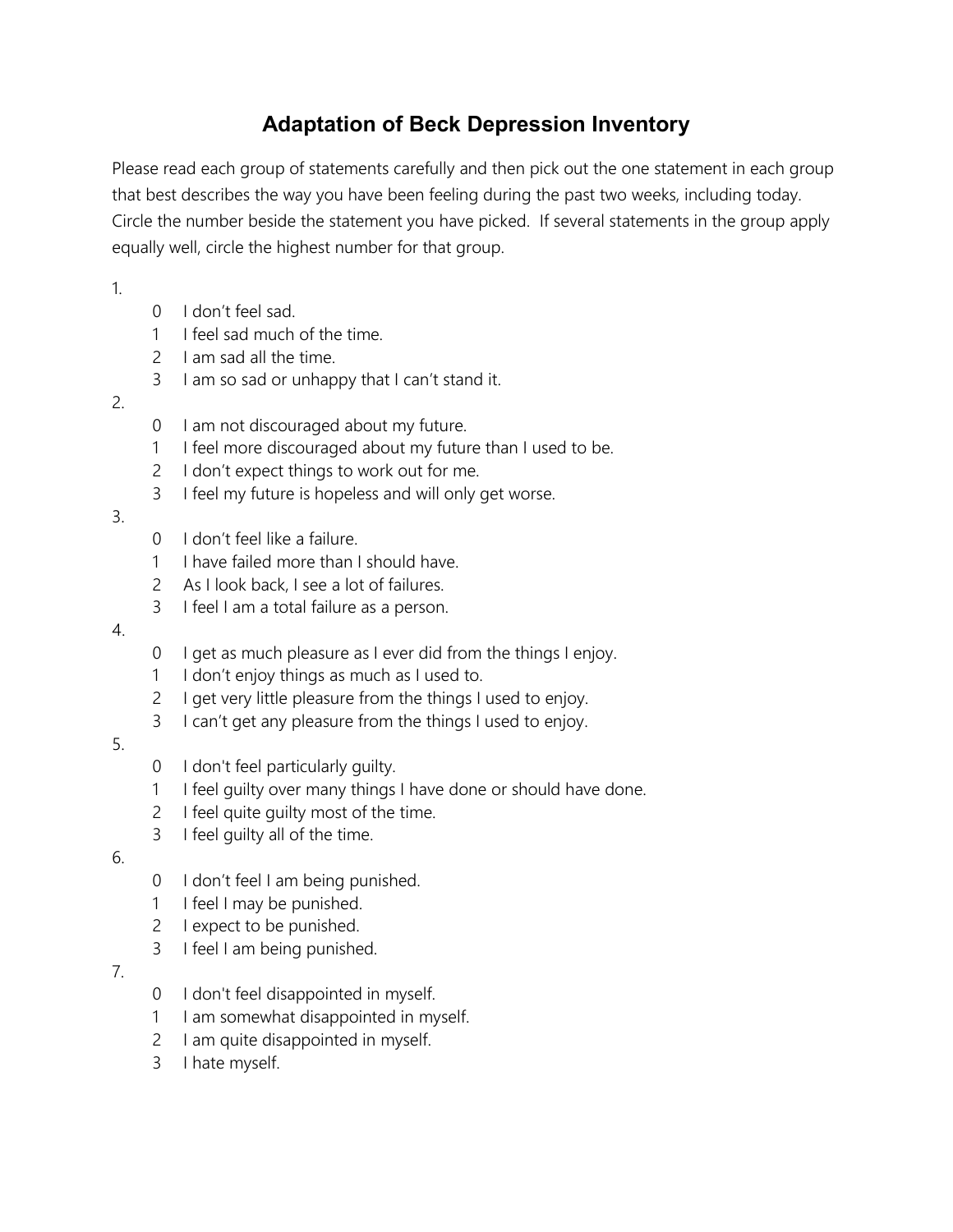8.

- 0 I don't criticize or blame myself more than usual.
- 1 I am more critical of myself than I used to be.
- 2 I criticize myself for all of my faults.
- 3 I blame myself for everything bad that happens.

## 9.

- 0 I don't have any thoughts of killing myself.
- 1 I have thoughts of killing myself, but I would not carry them out.
- 2 I would like to kill myself.
- 3 I would kill myself if I had the chance.
- 10.
- 0 I don't cry any more than usual.
- 1 I cry more than I used to.
- 2 I cry over every little thing.
- 3 I used to be able to cry, but now I can't cry even though I want to.

## 11.

- 0 I am no more restless or wound up than usual.
- 1 I feel more restless or wound up than usual.
- 2 I am so restless or agitated that it's hard to stay still.
- 3 I am so restless or agitated that I have to keep moving or doing something.

## 12.

- 0 I haven't lost interest in other people or activities.
- 1 I am less interested in other people or activities than I used to be.
- 2 I have lost most of my interest in other people or activities.
- 3 It's hard to get interested in anything.

## 13.

- 0 I make decisions about as well as I ever could.
- 1 I put off making decisions more than I used to.
- 2 I have much greater difficulty in making decisions than I used to.
- 3 I can't make decisions at all anymore.

## 14.

- 0 I don't feel I am worthless.
- 1 I don't consider myself as worthwhile and useful as I used to.
- 2 I feel more worthless as compared to other people.
- 3 I feel utterly worthless.

## 15.

- 0 I don't get more tired than usual.
- 1 I get tired more easily than I used to.
- 2 I get tired from doing almost anything.
- 3 I am too tired to do anything.

#### 16.

- 0 I have not experienced any change in my sleep.
- 1 My sleep is somewhat worse than usual.
- 2 My sleep is a lot worse than usual.